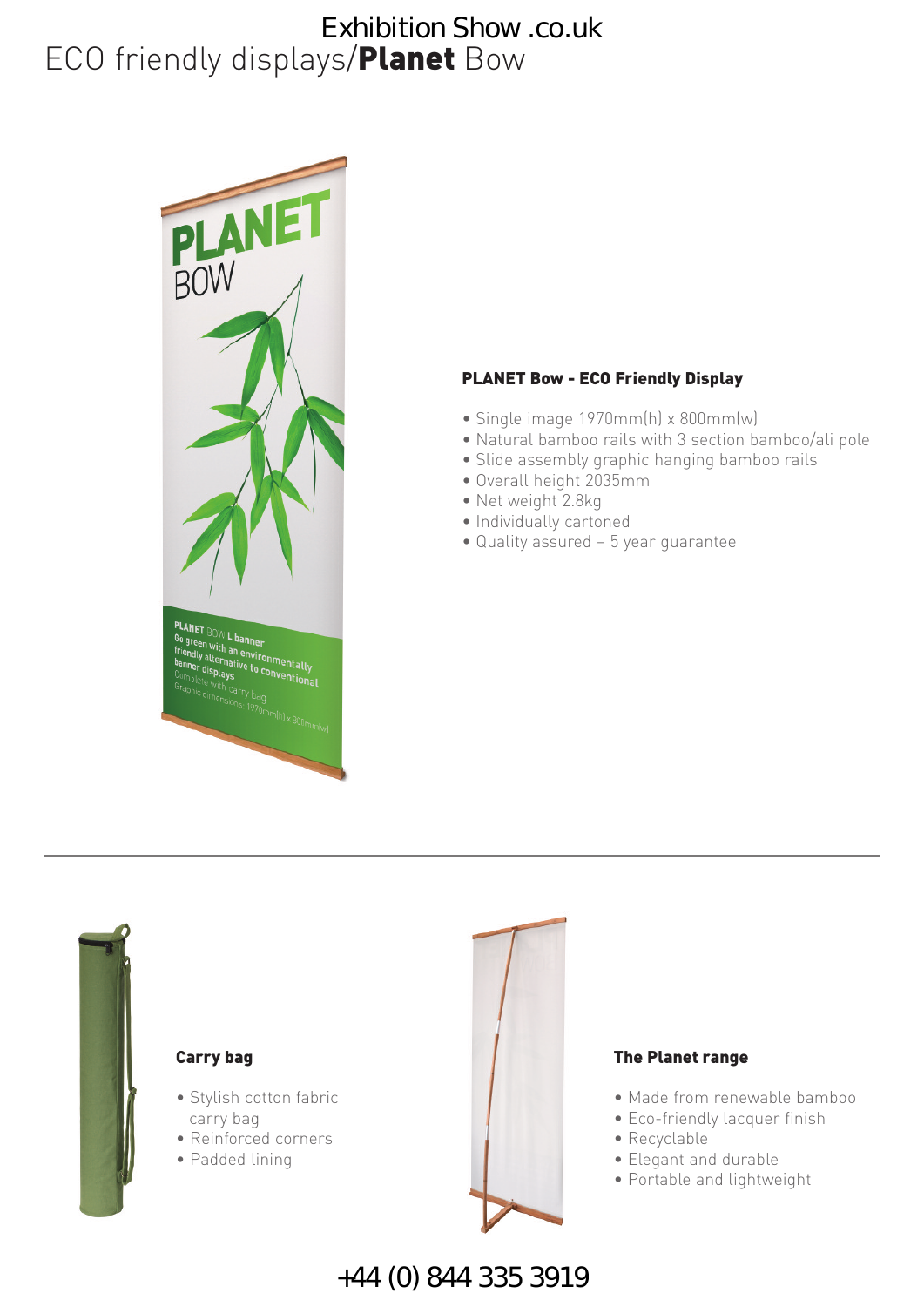## Exhibition Show .co.uk

# **PLANET** BOW Graphic Specification

1970mm x 800mm



+44 (0) 844 335 3919